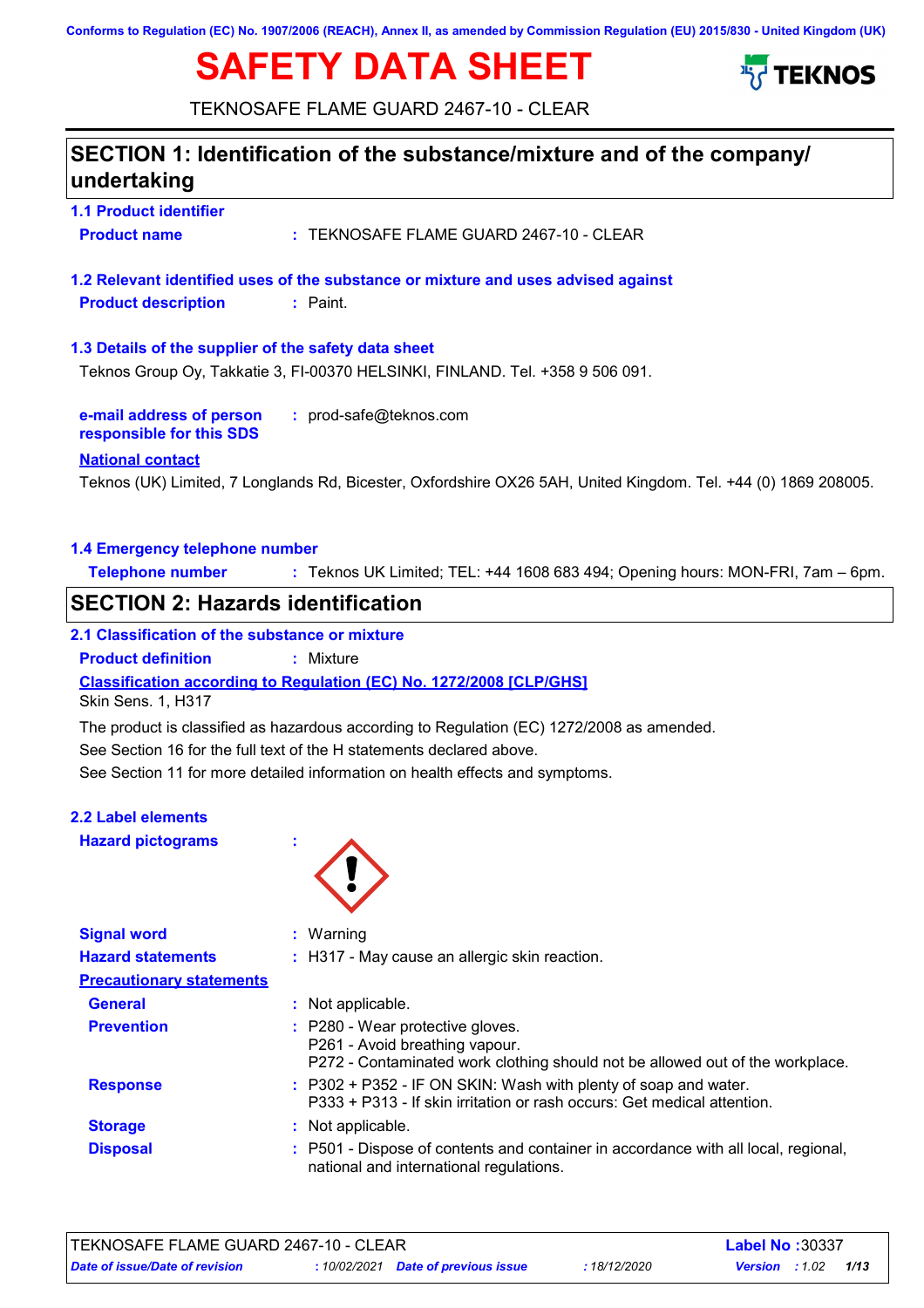# **SECTION 2: Hazards identification**

| <b>Hazardous ingredients</b>                                                                                                                                    | $\mathbb{Z}/4$ , 7, 9-Tetramethyldec-5-yne-4, 7-diol, ethoxylated<br>EO bis(benztriazolyl)phenylpropionat<br>2-methyl-2H-isothiazol-3-one<br>1,2-benzisothiazol-3(2H)-one |
|-----------------------------------------------------------------------------------------------------------------------------------------------------------------|---------------------------------------------------------------------------------------------------------------------------------------------------------------------------|
| <b>Supplemental label</b><br>elements                                                                                                                           | : Contains biocidal products for in-can preservation: BIT and C(M)IT/MIT (3:1) and<br>DTBMA and MBIT.                                                                     |
| <b>Annex XVII - Restrictions</b><br>on the manufacture,<br>placing on the market and<br>use of certain dangerous<br>substances, mixtures and<br><b>articles</b> |                                                                                                                                                                           |

### **2.3 Other hazards**

| Other hazards which do       | : None known. |  |
|------------------------------|---------------|--|
| not result in classification |               |  |

# **SECTION 3: Composition/information on ingredients**

| <b>Product/ingredient name</b>                                                                                                                      | <b>Identifiers</b>                                                                    | $\frac{9}{6}$ | <b>Regulation (EC) No.</b><br>1272/2008 [CLP]                                                                                                                                                                                | <b>Type</b> |  |
|-----------------------------------------------------------------------------------------------------------------------------------------------------|---------------------------------------------------------------------------------------|---------------|------------------------------------------------------------------------------------------------------------------------------------------------------------------------------------------------------------------------------|-------------|--|
| $2-(2-butoxyethoxy)ethanol$                                                                                                                         | REACH #:<br>01-2119475104-44<br>EC: 203-961-6<br>CAS: 112-34-5<br>Index: 603-096-00-8 | $\leq$ 3      | Eye Irrit. 2, H319                                                                                                                                                                                                           | [1] [2]     |  |
| 2,4,7,9-Tetramethyldec-5-yne-4,<br>7-diol, ethoxylated                                                                                              | REACH #:<br>01-2119954393-33<br>EC: 500-022-5<br>CAS: 9014-85-1                       | $<$ 1         | Eye Dam. 1, H318<br>Skin Sens. 1, H317<br>Aquatic Chronic 3,<br>H412                                                                                                                                                         | $[1]$       |  |
| Zinc borate                                                                                                                                         | REACH #:<br>01-2119691658-19<br>CAS: 138265-88-0                                      | $<$ 1         | Repr. 2, H361d<br>(Unborn child)<br>Aquatic Acute 1, H400<br>$(M=1)$<br>Aquatic Chronic 2,<br>H411                                                                                                                           | $[1]$       |  |
| EO bis(benztriazolyl)<br>phenylpropionat                                                                                                            | REACH#:<br>01-0000015075-76<br>EC: 400-830-7<br>Index: 607-176-00-3                   | $<$ 1         | Skin Sens. 1A, H317<br>Aquatic Chronic 2,<br>H411                                                                                                                                                                            | $[1]$       |  |
| 2-methyl-2H-isothiazol-3-one                                                                                                                        | EC: 220-239-6<br>CAS: 2682-20-4                                                       | < 0.01        | Acute Tox. 3, H301<br>Acute Tox. 3, H311<br>Acute Tox. 2, H330<br>Skin Corr. 1B, H314<br>Eye Dam. 1, H318<br>Skin Sens. 1A, H317<br>Aquatic Acute 1, H400<br>$(M=10)$<br>Aquatic Chronic 1,<br>$H410 (M=1)$<br><b>EUH071</b> | $[1]$       |  |
| 1,2-benzisothiazol-3(2H)-one                                                                                                                        | EC: 220-120-9<br>CAS: 2634-33-5<br>Index: 613-088-00-6                                | < 0.05        | Acute Tox. 4, H302<br>Skin Irrit. 2, H315<br>Eye Dam. 1, H318<br>Skin Sens. 1, H317<br>Aquatic Acute 1, H400<br>$(M=1)$                                                                                                      | $[1]$       |  |
| reaction mass of: 5-chloro-<br>2-methyl-4-isothiazolin-3-one [EC<br>no. 247-500-7] and 2-methyl-2H-<br>isothiazol-3-one [EC no.<br>220-239-6] (3:1) | CAS: 55965-84-9<br>Index: 613-167-00-5                                                | < 0.0025      | Acute Tox. 3, H301<br>Acute Tox. 2, H310<br>Acute Tox. 2, H330<br>Skin Corr. 1C, H314<br>Eye Dam. 1, H318                                                                                                                    | $[1]$       |  |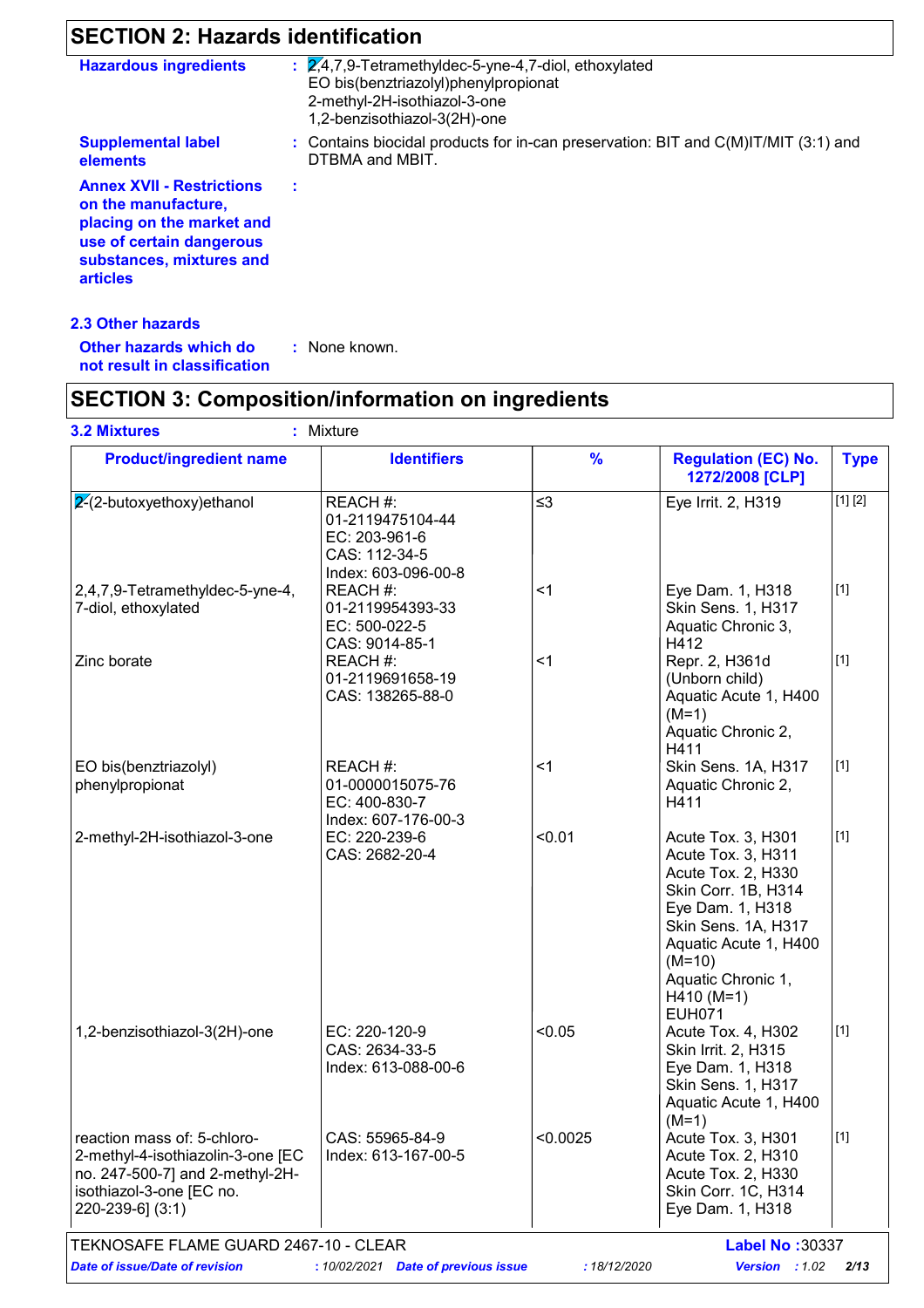| <b>SECTION 3: Composition/information on ingredients</b> |                                                                                                                  |  |  |  |
|----------------------------------------------------------|------------------------------------------------------------------------------------------------------------------|--|--|--|
|                                                          | Skin Sens. 1A, H317<br>Aquatic Acute 1, H400<br>$(M=100)$<br>Aquatic Chronic 1,<br>H410 (M=100)<br><b>EUH071</b> |  |  |  |
|                                                          | See Section 16 for<br>the full text of the H<br>statements declared<br>above.                                    |  |  |  |

There are no additional ingredients present which, within the current knowledge of the supplier and in the concentrations applicable, are classified as hazardous to health or the environment, are PBTs, vPvBs or Substances of equivalent concern, or have been assigned a workplace exposure limit and hence require reporting in this section.

Type

[1] Substance classified with a health or environmental hazard

[2] Substance with a workplace exposure limit

[3] Substance meets the criteria for PBT according to Regulation (EC) No. 1907/2006, Annex XIII

[4] Substance meets the criteria for vPvB according to Regulation (EC) No. 1907/2006, Annex XIII

[5] Substance of equivalent concern

[6] Additional disclosure due to company policy

Occupational exposure limits, if available, are listed in Section 8.

## **SECTION 4: First aid measures**

#### Wash out mouth with water. Remove dentures if any. Remove victim to fresh air **:** and keep at rest in a position comfortable for breathing. If material has been swallowed and the exposed person is conscious, give small quantities of water to drink. Stop if the exposed person feels sick as vomiting may be dangerous. Do not induce vomiting unless directed to do so by medical personnel. If vomiting occurs, the head should be kept low so that vomit does not enter the lungs. Get medical attention if adverse health effects persist or are severe. Never give anything by mouth to an unconscious person. If unconscious, place in recovery position and get medical attention immediately. Maintain an open airway. Loosen tight clothing such as a collar, tie, belt or waistband. **Skin contact :** Immediately flush eyes with plenty of water, occasionally lifting the upper and lower eyelids. Check for and remove any contact lenses. Continue to rinse for at least 10 minutes. Get medical attention if irritation occurs. Wash with plenty of soap and water. Remove contaminated clothing and shoes. **:** Wash contaminated clothing thoroughly with water before removing it, or wear gloves. Continue to rinse for at least 10 minutes. Get medical attention. In the event of any complaints or symptoms, avoid further exposure. Wash clothing before reuse. Clean shoes thoroughly before reuse. **4.1 Description of first aid measures** Remove victim to fresh air and keep at rest in a position comfortable for breathing. **:** If not breathing, if breathing is irregular or if respiratory arrest occurs, provide artificial respiration or oxygen by trained personnel. It may be dangerous to the person providing aid to give mouth-to-mouth resuscitation. Get medical attention if adverse health effects persist or are severe. If unconscious, place in recovery position and get medical attention immediately. Maintain an open airway. Loosen tight clothing such as a collar, tie, belt or waistband. **Ingestion Inhalation Eye contact Protection of first-aiders :** No action shall be taken involving any personal risk or without suitable training. It may be dangerous to the person providing aid to give mouth-to-mouth resuscitation. Wash contaminated clothing thoroughly with water before removing it, or wear gloves.

#### **4.2 Most important symptoms and effects, both acute and delayed**

| <b>Over-exposure signs/symptoms</b> |                     |  |  |  |
|-------------------------------------|---------------------|--|--|--|
| Eye contact                         | : No specific data. |  |  |  |
| <b>Inhalation</b>                   | : No specific data. |  |  |  |

| TEKNOSAFE FLAME GUARD 2467-10 - CLEAR |  |                                     |              |                       | <b>Label No: 30337</b> |      |  |
|---------------------------------------|--|-------------------------------------|--------------|-----------------------|------------------------|------|--|
| Date of issue/Date of revision        |  | : 10/02/2021 Date of previous issue | : 18/12/2020 | <b>Version</b> : 1.02 |                        | 3/13 |  |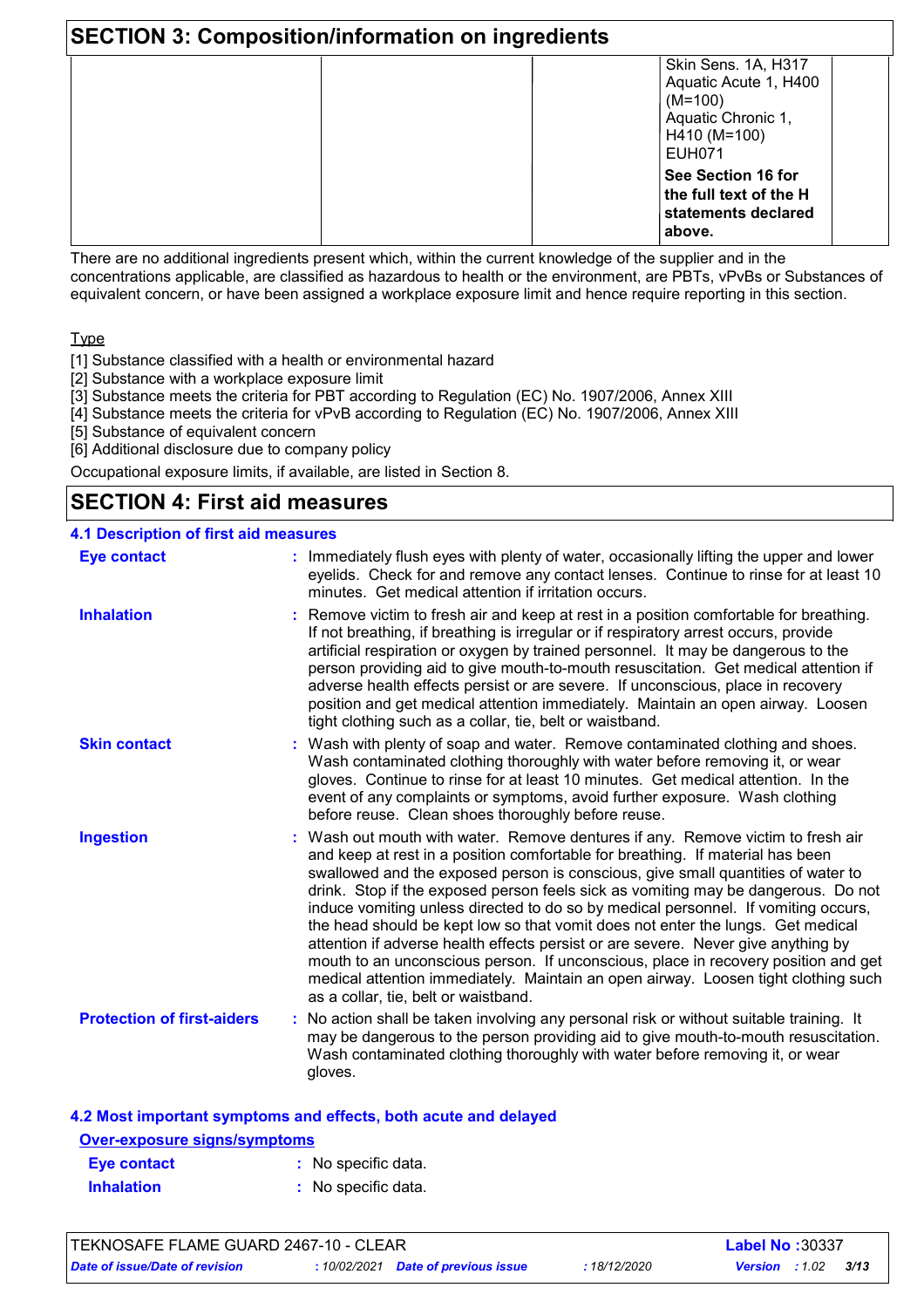| <b>SECTION 4: First aid measures</b>                                     |                                                                                                                                                                                                                                                                                                                                                                       |
|--------------------------------------------------------------------------|-----------------------------------------------------------------------------------------------------------------------------------------------------------------------------------------------------------------------------------------------------------------------------------------------------------------------------------------------------------------------|
| <b>Skin contact</b>                                                      | : Adverse symptoms may include the following:<br>irritation<br>redness                                                                                                                                                                                                                                                                                                |
| <b>Ingestion</b>                                                         | : No specific data.                                                                                                                                                                                                                                                                                                                                                   |
|                                                                          | 4.3 Indication of any immediate medical attention and special treatment needed                                                                                                                                                                                                                                                                                        |
| <b>Notes to physician</b>                                                | : Treat symptomatically. Contact poison treatment specialist immediately if large<br>quantities have been ingested or inhaled.                                                                                                                                                                                                                                        |
| <b>Specific treatments</b>                                               | : No specific treatment.                                                                                                                                                                                                                                                                                                                                              |
| <b>SECTION 5: Firefighting measures</b>                                  |                                                                                                                                                                                                                                                                                                                                                                       |
| <b>5.1 Extinguishing media</b><br><b>Suitable extinguishing</b><br>media | : Use an extinguishing agent suitable for the surrounding fire.                                                                                                                                                                                                                                                                                                       |
| <b>Unsuitable extinguishing</b><br>media                                 | : None known.                                                                                                                                                                                                                                                                                                                                                         |
|                                                                          | 5.2 Special hazards arising from the substance or mixture                                                                                                                                                                                                                                                                                                             |
| <b>Hazards from the</b><br>substance or mixture                          | : In a fire or if heated, a pressure increase will occur and the container may burst.                                                                                                                                                                                                                                                                                 |
| <b>Hazardous combustion</b><br>products                                  | : In a fire, decomposition may produce toxic gases/fumes.                                                                                                                                                                                                                                                                                                             |
| <b>5.3 Advice for firefighters</b>                                       |                                                                                                                                                                                                                                                                                                                                                                       |
| <b>Special protective actions</b><br>for fire-fighters                   | : Promptly isolate the scene by removing all persons from the vicinity of the incident if<br>there is a fire. No action shall be taken involving any personal risk or without<br>suitable training.                                                                                                                                                                   |
| <b>Special protective</b><br>equipment for fire-fighters                 | : Fire-fighters should wear appropriate protective equipment and self-contained<br>breathing apparatus (SCBA) with a full face-piece operated in positive pressure<br>mode. Clothing for fire-fighters (including helmets, protective boots and gloves)<br>conforming to European standard EN 469 will provide a basic level of protection for<br>chemical incidents. |

### **SECTION 6: Accidental release measures**

|                                         | 6.1 Personal precautions, protective equipment and emergency procedures                                                                                                                                                                                                                                                                                                                                         |
|-----------------------------------------|-----------------------------------------------------------------------------------------------------------------------------------------------------------------------------------------------------------------------------------------------------------------------------------------------------------------------------------------------------------------------------------------------------------------|
| For non-emergency<br>personnel          | : No action shall be taken involving any personal risk or without suitable training.<br>Evacuate surrounding areas. Keep unnecessary and unprotected personnel from<br>entering. Do not touch or walk through spilt material. Avoid breathing vapour or<br>mist. Provide adequate ventilation. Wear appropriate respirator when ventilation is<br>inadequate. Put on appropriate personal protective equipment. |
|                                         | For emergency responders : If specialised clothing is required to deal with the spillage, take note of any<br>information in Section 8 on suitable and unsuitable materials. See also the<br>information in "For non-emergency personnel".                                                                                                                                                                      |
| <b>6.2 Environmental</b><br>precautions | : Avoid dispersal of spilt material and runoff and contact with soil, waterways, drains<br>and sewers. Inform the relevant authorities if the product has caused environmental<br>pollution (sewers, waterways, soil or air).                                                                                                                                                                                   |
|                                         |                                                                                                                                                                                                                                                                                                                                                                                                                 |

### **6.3 Methods and material for containment and cleaning up**

Stop leak if without risk. Move containers from spill area. Dilute with water and mop up if water-soluble. Alternatively, or if water-insoluble, absorb with an inert dry material and place in an appropriate waste disposal container. Dispose of via a licensed waste disposal contractor. **Small spill :**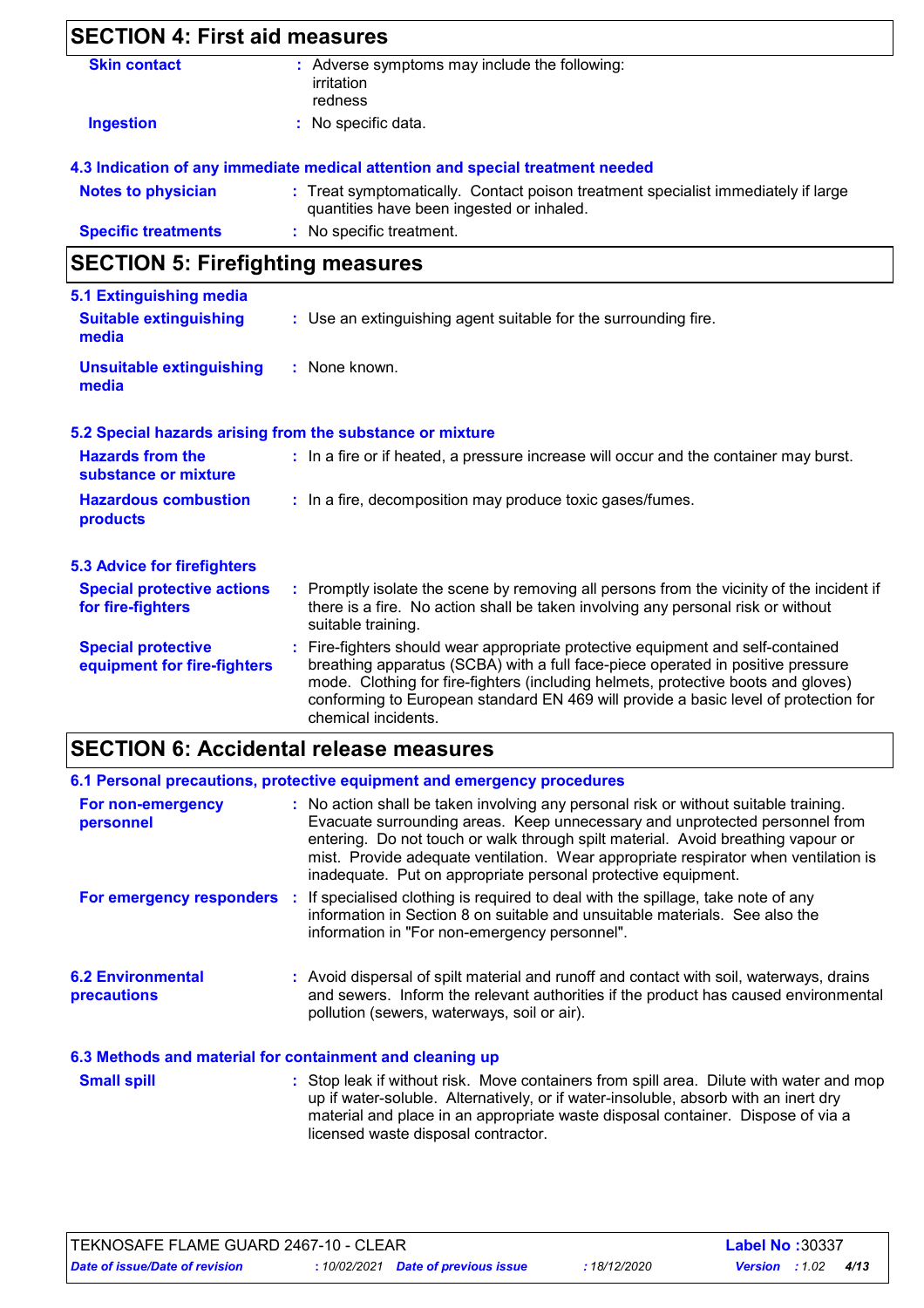### **SECTION 6: Accidental release measures**

| Large spill                               | : Stop leak if without risk. Move containers from spill area. Approach the release<br>from upwind. Prevent entry into sewers, water courses, basements or confined<br>areas. Wash spillages into an effluent treatment plant or proceed as follows.<br>Contain and collect spillage with non-combustible, absorbent material e.g. sand,<br>earth, vermiculite or diatomaceous earth and place in container for disposal<br>according to local regulations. Dispose of via a licensed waste disposal contractor.<br>Contaminated absorbent material may pose the same hazard as the spilt product. |
|-------------------------------------------|---------------------------------------------------------------------------------------------------------------------------------------------------------------------------------------------------------------------------------------------------------------------------------------------------------------------------------------------------------------------------------------------------------------------------------------------------------------------------------------------------------------------------------------------------------------------------------------------------|
| 6.4 Reference to other<br><b>sections</b> | : See Section 1 for emergency contact information.<br>See Section 8 for information on appropriate personal protective equipment.<br>See Section 13 for additional waste treatment information.                                                                                                                                                                                                                                                                                                                                                                                                   |

### **SECTION 7: Handling and storage**

The information in this section contains generic advice and guidance. The list of Identified Uses in Section 1 should be consulted for any available use-specific information provided in the Exposure Scenario(s).

#### **7.1 Precautions for safe handling**

| <b>Protective measures</b>                       | : Put on appropriate personal protective equipment (see Section 8). Persons with a<br>history of skin sensitization problems should not be employed in any process in<br>which this product is used. Do not get in eyes or on skin or clothing. Do not ingest.<br>Avoid breathing vapour or mist. Keep in the original container or an approved<br>alternative made from a compatible material, kept tightly closed when not in use.<br>Empty containers retain product residue and can be hazardous. Do not reuse<br>container. |
|--------------------------------------------------|----------------------------------------------------------------------------------------------------------------------------------------------------------------------------------------------------------------------------------------------------------------------------------------------------------------------------------------------------------------------------------------------------------------------------------------------------------------------------------------------------------------------------------|
| <b>Advice on general</b><br>occupational hygiene | : Eating, drinking and smoking should be prohibited in areas where this material is<br>handled, stored and processed. Workers should wash hands and face before<br>eating, drinking and smoking. Remove contaminated clothing and protective<br>equipment before entering eating areas. See also Section 8 for additional<br>information on hygiene measures.                                                                                                                                                                    |

### **7.2 Conditions for safe storage, including any incompatibilities**

Store in accordance with local regulations. Store in original container protected from direct sunlight in a dry, cool and well-ventilated area, away from incompatible materials (see Section 10) and food and drink. Keep container tightly closed and sealed until ready for use. Containers that have been to prevent leakage. Do not store in unlabelled containers. Use appropriate containment to avoid environmental contamination.

| <u>UDSCU ANU SCAICU UNIIN ICAU IUN USC.  UUNIANICIS INAI NAVC DECN UDCNEU MUSI DE CAICIUN ICSCAICU ANU NEDI UDNUNI</u> |  |
|------------------------------------------------------------------------------------------------------------------------|--|
| to prevent leakage. Do not store in unlabelled containers. Use appropriate containment to avoid environmental          |  |
| contamination.                                                                                                         |  |
|                                                                                                                        |  |

| <b>Recommendations</b>            |  | : Not |
|-----------------------------------|--|-------|
| <b>Industrial sector specific</b> |  | : Not |

- lot available.
- **solutions**
- ot available.

### **SECTION 8: Exposure controls/personal protection**

The information in this section contains generic advice and guidance. Information is provided based on typical anticipated uses of the product. Additional measures might be required for bulk handling or other uses that could significantly increase worker exposure or environmental releases.

#### **8.1 Control parameters**

**7.3 Specific end use(s)**

**Occupational exposure limits**

#### 2-(2-butoxyethoxy)ethanol **EH40/2005 WELs (United Kingdom (UK), 8/2018).**

 TWA: 10 ppm 8 hours. STEL: 15 ppm 15 minutes. TWA:  $67.5$  mg/m<sup>3</sup> 8 hours. STEL: 101.2 mg/m<sup>3</sup> 15 minutes.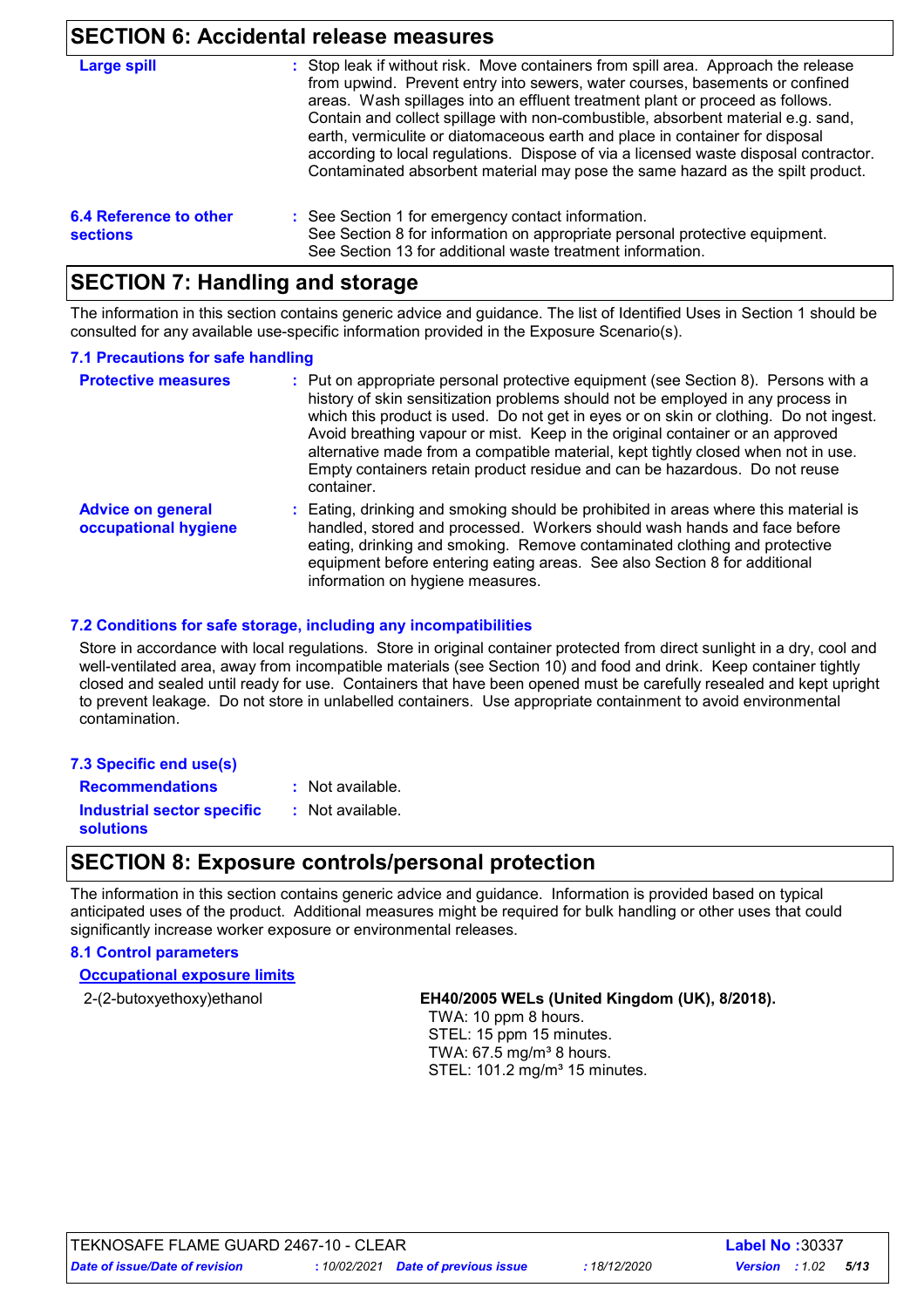# **SECTION 8: Exposure controls/personal protection**

| : If this product contains ingredients with exposure limits, personal, workplace<br>atmosphere or biological monitoring may be required to determine the effectiveness<br>of the ventilation or other control measures and/or the necessity to use respiratory<br>protective equipment. Reference should be made to monitoring standards, such as<br>the following: European Standard EN 689 (Workplace atmospheres - Guidance for<br>the assessment of exposure by inhalation to chemical agents for comparison with<br>limit values and measurement strategy) European Standard EN 14042 (Workplace<br>atmospheres - Guide for the application and use of procedures for the assessment<br>of exposure to chemical and biological agents) European Standard EN 482<br>(Workplace atmospheres - General requirements for the performance of procedures<br>for the measurement of chemical agents) Reference to national guidance<br>documents for methods for the determination of hazardous substances will also be<br>required. |
|------------------------------------------------------------------------------------------------------------------------------------------------------------------------------------------------------------------------------------------------------------------------------------------------------------------------------------------------------------------------------------------------------------------------------------------------------------------------------------------------------------------------------------------------------------------------------------------------------------------------------------------------------------------------------------------------------------------------------------------------------------------------------------------------------------------------------------------------------------------------------------------------------------------------------------------------------------------------------------------------------------------------------------|
|                                                                                                                                                                                                                                                                                                                                                                                                                                                                                                                                                                                                                                                                                                                                                                                                                                                                                                                                                                                                                                    |
|                                                                                                                                                                                                                                                                                                                                                                                                                                                                                                                                                                                                                                                                                                                                                                                                                                                                                                                                                                                                                                    |
|                                                                                                                                                                                                                                                                                                                                                                                                                                                                                                                                                                                                                                                                                                                                                                                                                                                                                                                                                                                                                                    |
| : Good general ventilation should be sufficient to control worker exposure to airborne<br>contaminants.                                                                                                                                                                                                                                                                                                                                                                                                                                                                                                                                                                                                                                                                                                                                                                                                                                                                                                                            |
|                                                                                                                                                                                                                                                                                                                                                                                                                                                                                                                                                                                                                                                                                                                                                                                                                                                                                                                                                                                                                                    |
| : Wash hands, forearms and face thoroughly after handling chemical products,<br>before eating, smoking and using the lavatory and at the end of the working period.<br>Appropriate techniques should be used to remove potentially contaminated clothing.<br>Contaminated work clothing should not be allowed out of the workplace. Wash<br>contaminated clothing before reusing. Ensure that eyewash stations and safety<br>showers are close to the workstation location.                                                                                                                                                                                                                                                                                                                                                                                                                                                                                                                                                        |
| : Safety eyewear complying with an approved standard should be used when a risk<br>assessment indicates this is necessary to avoid exposure to liquid splashes, mists,<br>gases or dusts. If contact is possible, the following protection should be worn,<br>unless the assessment indicates a higher degree of protection: safety glasses with<br>side-shields.                                                                                                                                                                                                                                                                                                                                                                                                                                                                                                                                                                                                                                                                  |
|                                                                                                                                                                                                                                                                                                                                                                                                                                                                                                                                                                                                                                                                                                                                                                                                                                                                                                                                                                                                                                    |
| : Chemical-resistant, impervious gloves complying with an approved standard should<br>be worn at all times when handling chemical products if a risk assessment indicates<br>this is necessary. Considering the parameters specified by the glove manufacturer,<br>check during use that the gloves are still retaining their protective properties. It<br>should be noted that the time to breakthrough for any glove material may be<br>different for different glove manufacturers. In the case of mixtures, consisting of<br>several substances, the protection time of the gloves cannot be accurately<br>estimated.                                                                                                                                                                                                                                                                                                                                                                                                          |
| Recommendations : Wear suitable gloves tested to EN374.<br>> 8 hours (breakthrough time): Nitrile gloves. thickness > 0.3 mm<br>Not recommended<br>polyvinyl alcohol (PVA) gloves                                                                                                                                                                                                                                                                                                                                                                                                                                                                                                                                                                                                                                                                                                                                                                                                                                                  |
| : Personal protective equipment for the body should be selected based on the task<br>being performed and the risks involved and should be approved by a specialist<br>before handling this product. Refer to European Standard EN 14605 for further<br>information on material and design requirements and test methods.                                                                                                                                                                                                                                                                                                                                                                                                                                                                                                                                                                                                                                                                                                           |
| : Appropriate footwear and any additional skin protection measures should be<br>selected based on the task being performed and the risks involved and should be<br>approved by a specialist before handling this product.                                                                                                                                                                                                                                                                                                                                                                                                                                                                                                                                                                                                                                                                                                                                                                                                          |
| : Based on the hazard and potential for exposure, select a respirator that meets the<br>appropriate standard or certification. Respirators must be used according to a<br>respiratory protection program to ensure proper fitting, training, and other important<br>aspects of use.<br>Filter type (spray application):<br>A P                                                                                                                                                                                                                                                                                                                                                                                                                                                                                                                                                                                                                                                                                                     |
| No DNELs/DMELs available.<br><b>Individual protection measures</b>                                                                                                                                                                                                                                                                                                                                                                                                                                                                                                                                                                                                                                                                                                                                                                                                                                                                                                                                                                 |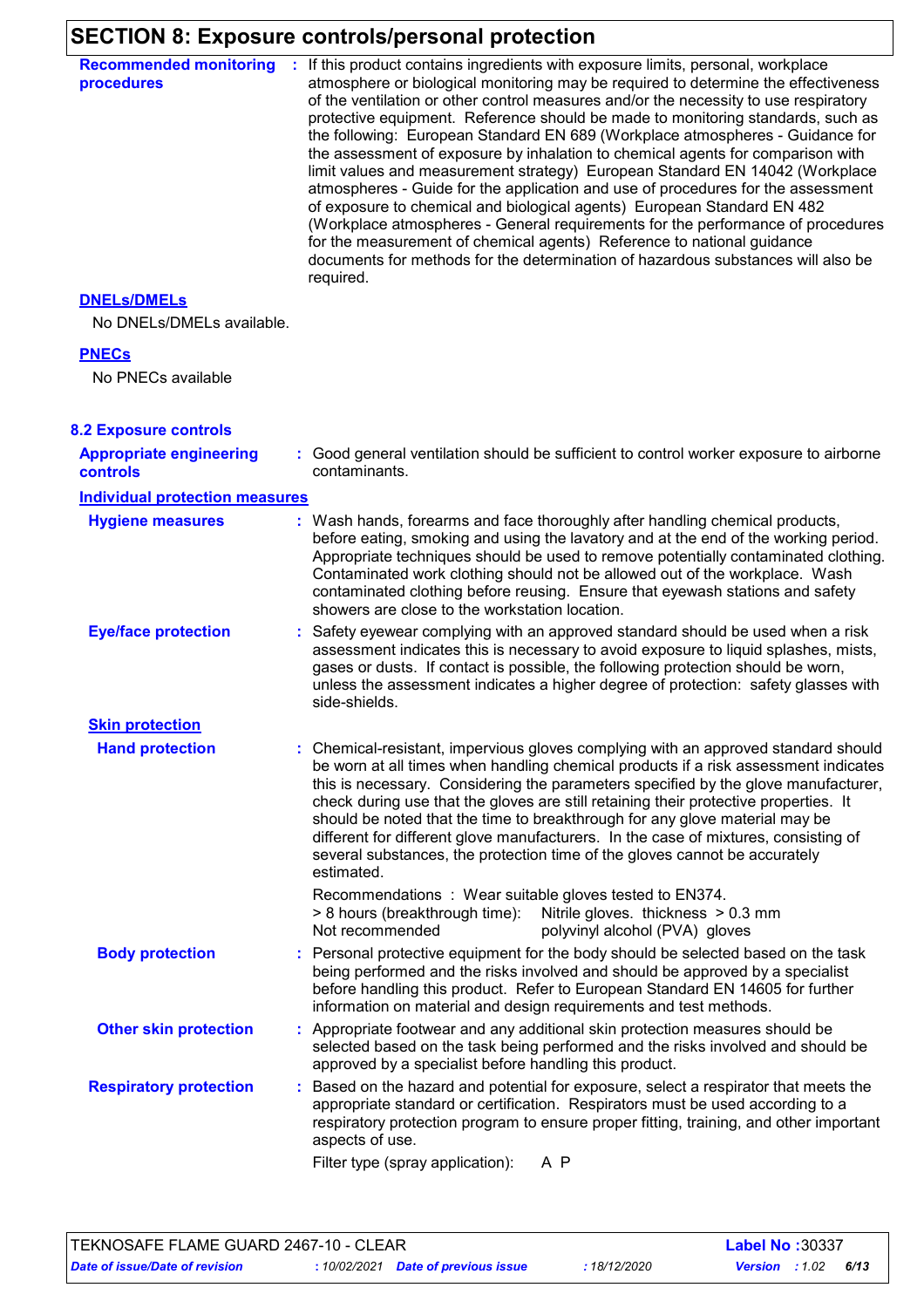### **SECTION 8: Exposure controls/personal protection**

| <b>Environmental exposure</b> |  |
|-------------------------------|--|
| <b>controls</b>               |  |

**:** Emissions from ventilation or work process equipment should be checked to ensure they comply with the requirements of environmental protection legislation. In some cases, fume scrubbers, filters or engineering modifications to the process equipment will be necessary to reduce emissions to acceptable levels.

# **SECTION 9: Physical and chemical properties**

### **9.1 Information on basic physical and chemical properties**

| <b>Appearance</b>                                      |    |                                |
|--------------------------------------------------------|----|--------------------------------|
| <b>Physical state</b>                                  | ÷  | Liquid.                        |
| <b>Colour</b>                                          |    | Clear.                         |
| <b>Odour</b>                                           |    | Slight                         |
| <b>Odour threshold</b>                                 |    | Not available.                 |
| pH                                                     |    | Not available.                 |
| <b>Melting point/freezing point</b>                    | ÷  | Not available.                 |
| <b>Initial boiling point and</b><br>boiling range      |    | Not available.                 |
| <b>Flash point</b>                                     | t. | Closed cup: >100°C             |
| <b>Evaporation rate</b>                                |    | Not available.                 |
| <b>Flammability (solid, gas)</b>                       |    | Not available.                 |
| <b>Upper/lower flammability or</b><br>explosive limits |    | Lower: $0.8\%$<br>Upper: 12.6% |
| <b>Vapour pressure</b>                                 | ÷. | Not available.                 |
| <b>Vapour density</b>                                  |    | Not available.                 |
| <b>Density</b>                                         |    | $1.3$ kg/l                     |
| <b>Solubility(ies)</b>                                 |    | Not available.                 |
| <b>Partition coefficient: n-octanol/</b><br>water      | ÷. | Not available.                 |
| <b>Auto-ignition temperature</b>                       | ÷  | Not available.                 |
| <b>Decomposition temperature</b>                       | ÷. | Not available.                 |
| <b>Viscosity</b>                                       |    | Not available.                 |
| <b>Explosive properties</b>                            |    | Not available.                 |
| <b>Oxidising properties</b>                            | ÷. | Not available.                 |
| 9.2 Other information                                  |    |                                |
| <b>VOC</b>                                             |    | 0<br>g/l                       |
| <b>Solubility in water</b>                             |    | Not available.                 |
| No additional information.                             |    |                                |

|                                                 | <b>SECTION 10: Stability and reactivity</b>                                                               |  |  |  |  |  |
|-------------------------------------------------|-----------------------------------------------------------------------------------------------------------|--|--|--|--|--|
| <b>10.1 Reactivity</b>                          | : No specific test data related to reactivity available for this product or its ingredients.              |  |  |  |  |  |
| <b>10.2 Chemical stability</b>                  | : The product is stable.                                                                                  |  |  |  |  |  |
| 10.3 Possibility of<br>hazardous reactions      | : Under normal conditions of storage and use, hazardous reactions will not occur.                         |  |  |  |  |  |
| <b>10.4 Conditions to avoid</b>                 | : No specific data.                                                                                       |  |  |  |  |  |
| 10.5 Incompatible materials                     | : No specific data.                                                                                       |  |  |  |  |  |
| <b>10.6 Hazardous</b><br>decomposition products | : Under normal conditions of storage and use, hazardous decomposition products<br>should not be produced. |  |  |  |  |  |

| TEKNOSAFE FLAME GUARD 2467-10 - CLEAR | <b>Label No: 30337</b> |                                     |                   |                       |      |  |
|---------------------------------------|------------------------|-------------------------------------|-------------------|-----------------------|------|--|
| <b>Date of issue/Date of revision</b> |                        | : 10/02/2021 Date of previous issue | <b>18/12/2020</b> | <b>Version</b> : 1.02 | 7/13 |  |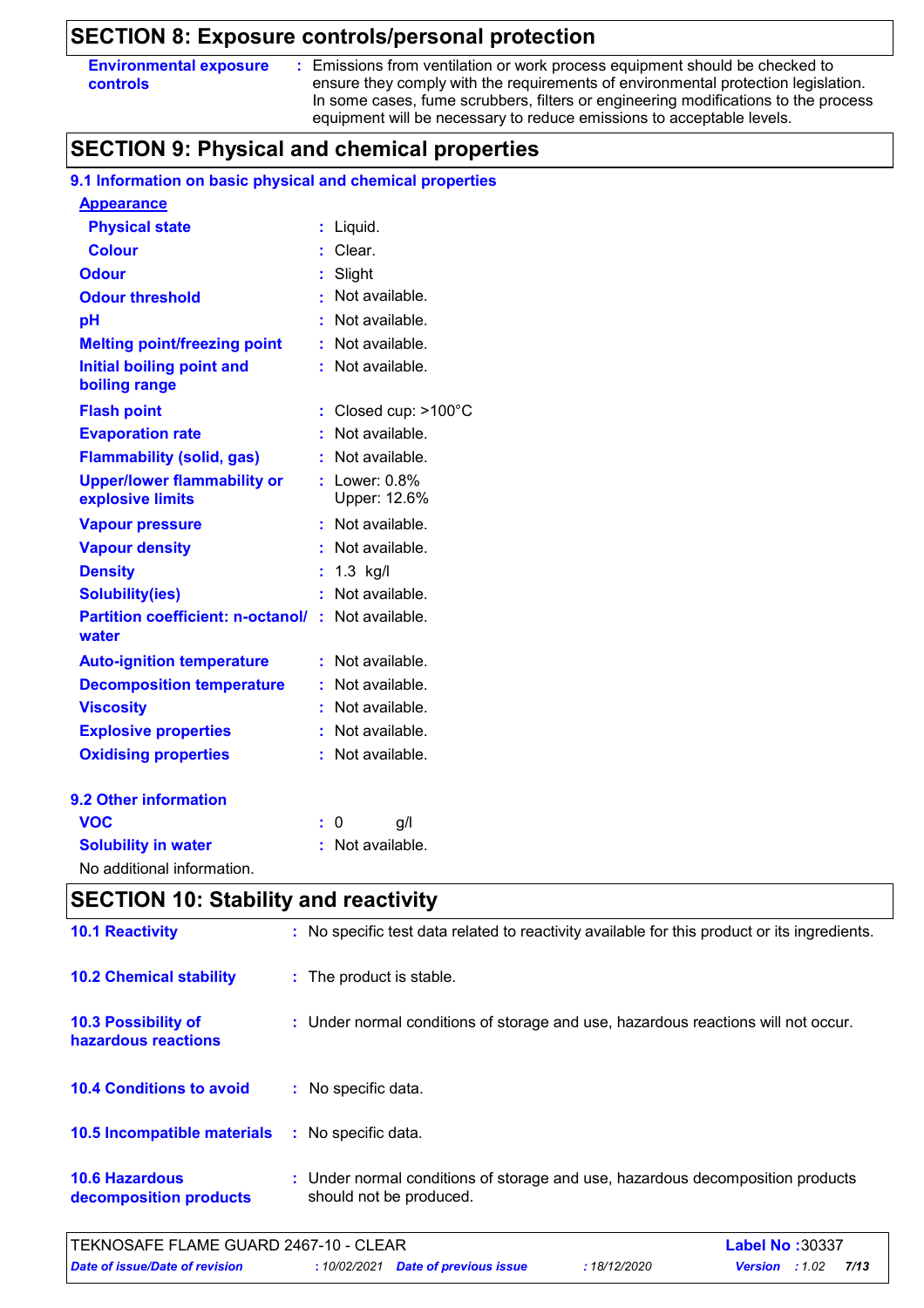# **SECTION 11: Toxicological information**

### **11.1 Information on toxicological effects**

### **Acute toxicity**

| <b>Product/ingredient name</b> | <b>Result</b>             | <b>Species</b> | <b>Dose</b> | <b>Exposure</b> |
|--------------------------------|---------------------------|----------------|-------------|-----------------|
| $2-(2-butoxyethoxy)ethanol$    | LD50 Dermal               | Rabbit         | 2700 mg/kg  |                 |
|                                | LD50 Oral                 | Rat            | 4500 mg/kg  |                 |
| 2-methyl-2H-isothiazol-        | LC50 Inhalation Dusts and | Rat            | $0.11$ mg/l | 4 hours         |
| 3-one                          | lmists                    |                |             |                 |
| 1,2-benzisothiazol-3(2H)-      | LD50 Oral                 | Rat            | 1020 mg/kg  |                 |
| one                            |                           |                |             |                 |
| reaction mass of: 5-chloro-    | LD50 Oral                 | Rat            | 53 mg/kg    |                 |
| 2-methyl-4-isothiazolin-       |                           |                |             |                 |
| 3-one [EC no. 247-500-7]       |                           |                |             |                 |
| and 2-methyl-2H-isothiazol-    |                           |                |             |                 |
| 3-one [EC no. 220-239-6] (3:   |                           |                |             |                 |
|                                |                           |                |             |                 |

**Conclusion/Summary :**

: Based on available data, the classification criteria are not met.

### **Acute toxicity estimates**

Not available.

### **Irritation/Corrosion**

| <b>Product/ingredient name</b>                                                                   | <b>Result</b>                                                            | <b>Species</b>           | <b>Score</b>                     | <b>Exposure</b>                        | <b>Observation</b> |  |  |
|--------------------------------------------------------------------------------------------------|--------------------------------------------------------------------------|--------------------------|----------------------------------|----------------------------------------|--------------------|--|--|
| $2-(2-butoxyethoxy)ethanol$                                                                      | Eyes - Moderate irritant                                                 | Rabbit                   | $\blacksquare$                   | 24 hours 20                            |                    |  |  |
| 1,2-benzisothiazol-3(2H)-one<br>reaction mass of: 5-chloro-<br>2-methyl-4-isothiazolin-          | Eyes - Severe irritant<br>Skin - Mild irritant<br>Skin - Severe irritant | Rabbit<br>Human<br>Human | $\overline{a}$<br>$\overline{a}$ | mg<br>$20$ mg<br>48 hours 5 %<br>0.01% |                    |  |  |
| 3-one [EC no. 247-500-7]<br>and 2-methyl-2H-isothiazol-<br>3-one [EC no. 220-239-6] (3:<br>1)    |                                                                          |                          |                                  |                                        |                    |  |  |
| <b>Conclusion/Summary</b>                                                                        | : Based on available data, the classification criteria are not met.      |                          |                                  |                                        |                    |  |  |
| <b>Sensitisation</b>                                                                             |                                                                          |                          |                                  |                                        |                    |  |  |
| <b>Conclusion/Summary</b>                                                                        | : May cause an allergic skin reaction.                                   |                          |                                  |                                        |                    |  |  |
| <b>Mutagenicity</b>                                                                              |                                                                          |                          |                                  |                                        |                    |  |  |
| <b>Conclusion/Summary</b>                                                                        | : Based on available data, the classification criteria are not met.      |                          |                                  |                                        |                    |  |  |
| <b>Carcinogenicity</b>                                                                           |                                                                          |                          |                                  |                                        |                    |  |  |
| <b>Conclusion/Summary</b>                                                                        | : Based on available data, the classification criteria are not met.      |                          |                                  |                                        |                    |  |  |
| <b>Reproductive toxicity</b>                                                                     |                                                                          |                          |                                  |                                        |                    |  |  |
| <b>Conclusion/Summary</b>                                                                        | : Based on available data, the classification criteria are not met.      |                          |                                  |                                        |                    |  |  |
| <b>Teratogenicity</b>                                                                            |                                                                          |                          |                                  |                                        |                    |  |  |
| <b>Conclusion/Summary</b><br>: Based on available data, the classification criteria are not met. |                                                                          |                          |                                  |                                        |                    |  |  |
| <b>Specific target organ toxicity (single exposure)</b>                                          |                                                                          |                          |                                  |                                        |                    |  |  |
| Not available.                                                                                   |                                                                          |                          |                                  |                                        |                    |  |  |
| <b>Specific target organ toxicity (repeated exposure)</b><br>Not available.                      |                                                                          |                          |                                  |                                        |                    |  |  |
| <b>Aspiration hazard</b><br>Not available.                                                       |                                                                          |                          |                                  |                                        |                    |  |  |
| <b>Information on likely routes</b><br>of exposure                                               | : Not available.                                                         |                          |                                  |                                        |                    |  |  |
| <b>Potential acute health effects</b>                                                            |                                                                          |                          |                                  |                                        |                    |  |  |
| <b>Eye contact</b>                                                                               | : No known significant effects or critical hazards.                      |                          |                                  |                                        |                    |  |  |
|                                                                                                  |                                                                          |                          |                                  |                                        |                    |  |  |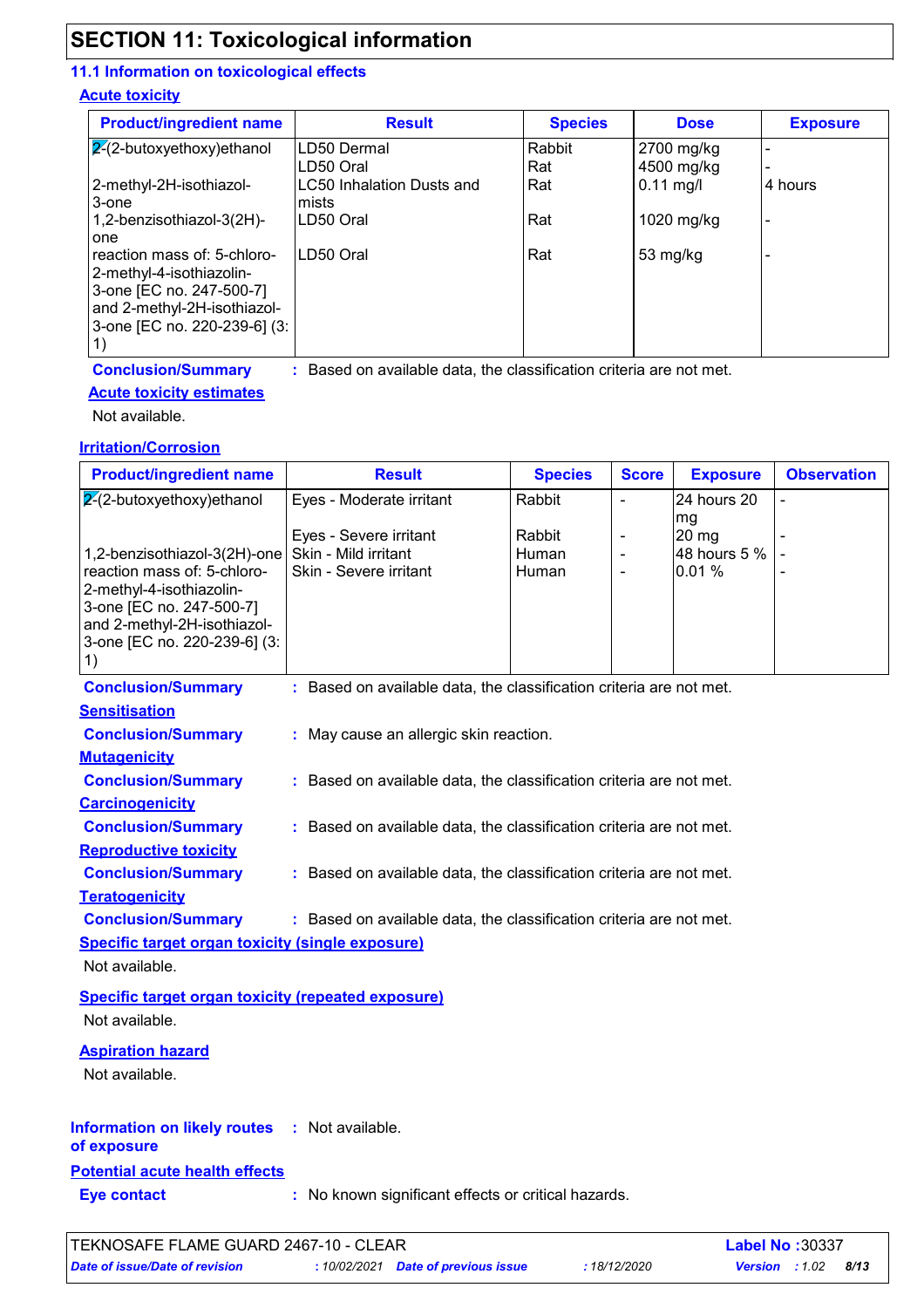| <b>SECTION 11: Toxicological information</b> |                                                                                                        |
|----------------------------------------------|--------------------------------------------------------------------------------------------------------|
| <b>Inhalation</b>                            | : No known significant effects or critical hazards.                                                    |
| <b>Skin contact</b>                          | May cause an allergic skin reaction.                                                                   |
| <b>Ingestion</b>                             | : No known significant effects or critical hazards.                                                    |
|                                              | Symptoms related to the physical, chemical and toxicological characteristics                           |
| <b>Eye contact</b>                           | : No specific data.                                                                                    |
| <b>Inhalation</b>                            | : No specific data.                                                                                    |
| <b>Skin contact</b>                          | : Adverse symptoms may include the following:<br>irritation<br>redness                                 |
| <b>Ingestion</b>                             | : No specific data.                                                                                    |
|                                              | Delayed and immediate effects as well as chronic effects from short and long-term exposure             |
| <b>Short term exposure</b>                   |                                                                                                        |
| <b>Potential immediate</b><br>effects        | : Not available.                                                                                       |
| <b>Potential delayed effects</b>             | : Not available.                                                                                       |
| <b>Long term exposure</b>                    |                                                                                                        |
| <b>Potential immediate</b><br>effects        | : Not available.                                                                                       |
| <b>Potential delayed effects</b>             | $:$ Not available.                                                                                     |
| <b>Potential chronic health effects</b>      |                                                                                                        |
| Not available.                               |                                                                                                        |
| <b>Conclusion/Summary</b>                    | : Not available.                                                                                       |
| <b>General</b>                               | Once sensitized, a severe allergic reaction may occur when subsequently exposed<br>to very low levels. |
| <b>Carcinogenicity</b>                       | : No known significant effects or critical hazards.                                                    |
| <b>Mutagenicity</b>                          | No known significant effects or critical hazards.                                                      |
| <b>Teratogenicity</b>                        | No known significant effects or critical hazards.                                                      |
| <b>Developmental effects</b>                 | No known significant effects or critical hazards.                                                      |
| <b>Fertility effects</b>                     | No known significant effects or critical hazards.                                                      |
| <b>Other information</b>                     | : Not available.                                                                                       |

# **SECTION 12: Ecological information**

### **12.1 Toxicity**

| <b>Product/ingredient name</b>     | <b>Result</b>                                                  | <b>Species</b>               | <b>Exposure</b> |
|------------------------------------|----------------------------------------------------------------|------------------------------|-----------------|
| $\sqrt{2}$ -2-butoxyethoxy)ethanol | Acute LC50 1300000 µg/l Fresh water                            | Fish - Lepomis macrochirus   | 96 hours        |
| 2-methyl-2H-isothiazol-3-one       | Acute EC50 0.18 ppm Fresh water                                | Daphnia - Daphnia magna      | 148 hours       |
|                                    | Acute LC50 0.07 ppm Fresh water                                | Fish - Oncorhynchus mykiss   | 196 hours       |
|                                    | 1,2-benzisothiazol-3(2H)-one Acute EC50 0.36 mg/l Marine water | Algae - Skeletonema Costatum | 72 hours        |
|                                    | Acute EC50 3.7 mg/l                                            | Daphnia - Daphnia Magna      | 148 hours       |
|                                    | Acute LC50 1.9 mg/l Fresh water                                | Fish - Onorhynchus Mykiss    | 196 hours       |
|                                    | Acute NOEC 0.15 mg/l Marine water                              | Algae - Skeletonema Costatum | 72 hours        |

**Conclusion/Summary :**

: Based on available data, the classification criteria are not met.

### **12.2 Persistence and degradability**

| <b>Product/ingredient name</b>          | <b>⊺Test</b> | <b>Result</b>  | <b>Dose</b> | <b>Inoculum</b> |  |
|-----------------------------------------|--------------|----------------|-------------|-----------------|--|
| $\sqrt{2}$ -benzisothiazol-3(2H)-one EU |              | 24 % - 28 days |             |                 |  |

**Conclusion/Summary :**

: This product has not been tested for biodegradation.

| ITEKNOSAFE FLAME GUARD 2467-10 - CLEAR |  | <b>Label No: 30337</b>              |              |                       |      |  |
|----------------------------------------|--|-------------------------------------|--------------|-----------------------|------|--|
| Date of issue/Date of revision         |  | : 10/02/2021 Date of previous issue | : 18/12/2020 | <b>Version</b> : 1.02 | 9/13 |  |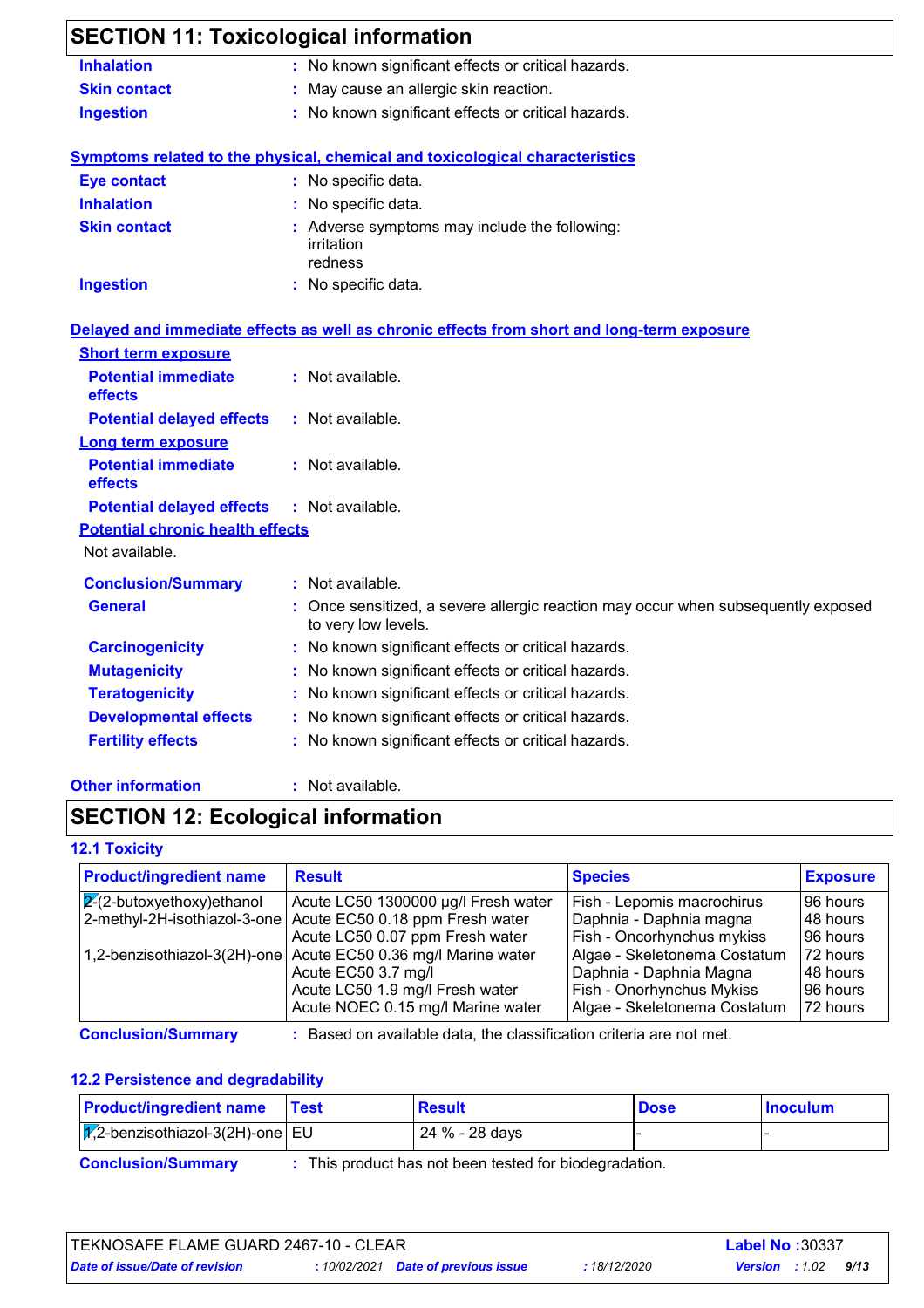| <b>SECTION 12: Ecological information</b>                |  |                   |                  |  |
|----------------------------------------------------------|--|-------------------|------------------|--|
| <b>Product/ingredient name Aquatic half-life</b>         |  | <b>Photolysis</b> | Biodegradability |  |
| $ \overline{\mathcal{X}} $ ,2-benzisothiazol-3(2H)-one - |  |                   | <b>Inherent</b>  |  |

### **12.3 Bioaccumulative potential**

| <b>Product/ingredient name</b> LogP <sub>ow</sub> | <b>BCF</b>  | <b>Potential</b> |
|---------------------------------------------------|-------------|------------------|
| $\sqrt{2}$ -butoxyethoxy)ethanol                  |             | low              |
| $1,2$ -benzisothiazol-3(2H)-one $\vert$ -         | ົດ ຕ<br>J.Z | low              |

| <b>12.4 Mobility in soil</b><br><b>Soil/water partition</b><br><b>coefficient (Koc)</b> | : Not available. |
|-----------------------------------------------------------------------------------------|------------------|
| <b>Mobility</b>                                                                         | : Not available. |
| <b>12.5 Results of PBT and vPvB assessment</b>                                          |                  |

| <u>ieiv involntu uli eti kiivi il te muuduliiviin</u> |  |                   |  |
|-------------------------------------------------------|--|-------------------|--|
| <b>PBT</b>                                            |  | : Not applicable. |  |
|                                                       |  |                   |  |

**vPvB :** Not applicable.

**12.6 Other adverse effects** : No known significant effects or critical hazards.

# **SECTION 13: Disposal considerations**

| <b>13.1 Waste treatment methods</b>       |                                                                                                                                                                                                                                                                                                                                                                                                                                                                                                                                                      |
|-------------------------------------------|------------------------------------------------------------------------------------------------------------------------------------------------------------------------------------------------------------------------------------------------------------------------------------------------------------------------------------------------------------------------------------------------------------------------------------------------------------------------------------------------------------------------------------------------------|
| <b>Product</b>                            |                                                                                                                                                                                                                                                                                                                                                                                                                                                                                                                                                      |
| <b>Methods of disposal</b>                | : The generation of waste should be avoided or minimised wherever possible.<br>Disposal of this product, solutions and any by-products should at all times comply<br>with the requirements of environmental protection and waste disposal legislation<br>and any regional local authority requirements. Dispose of surplus and non-<br>recyclable products via a licensed waste disposal contractor. Waste should not be<br>disposed of untreated to the sewer unless fully compliant with the requirements of<br>all authorities with jurisdiction. |
| <b>Hazardous waste</b>                    | : Within the present knowledge of the supplier, this product is not regarded as<br>hazardous waste, as defined by EU Directive 2008/98/EC.                                                                                                                                                                                                                                                                                                                                                                                                           |
| European waste catalogue: 080112<br>(EWC) |                                                                                                                                                                                                                                                                                                                                                                                                                                                                                                                                                      |
| <b>Packaging</b>                          |                                                                                                                                                                                                                                                                                                                                                                                                                                                                                                                                                      |
| <b>Methods of disposal</b>                | : The generation of waste should be avoided or minimised wherever possible. Waste<br>packaging should be recycled. Incineration or landfill should only be considered<br>when recycling is not feasible.                                                                                                                                                                                                                                                                                                                                             |
| <b>Special precautions</b>                | : This material and its container must be disposed of in a safe way. Care should be<br>taken when handling emptied containers that have not been cleaned or rinsed out.<br>Empty containers or liners may retain some product residues. Avoid dispersal of<br>spilt material and runoff and contact with soil, waterways, drains and sewers.                                                                                                                                                                                                         |

# **SECTION 14: Transport information**

|                                           | <b>ADR/RID</b>                        | <b>ADN</b>                    | <b>IMDG</b>    | <b>IATA</b>             |
|-------------------------------------------|---------------------------------------|-------------------------------|----------------|-------------------------|
| 14.1 UN number                            | Not regulated.                        | Not regulated.                | Not regulated. | Not regulated.          |
| 14.2 UN proper<br>shipping name           |                                       | $\overline{\phantom{0}}$      |                |                         |
| <b>14.3 Transport</b><br>hazard class(es) |                                       | -                             |                |                         |
|                                           |                                       |                               |                |                         |
|                                           | TEKNOSAFE FLAME GUARD 2467-10 - CLEAR |                               |                | Label No: 30337         |
| <b>Date of issue/Date of revision</b>     | :10/02/2021                           | <b>Date of previous issue</b> | :18/12/2020    | 10/13<br>Version : 1.02 |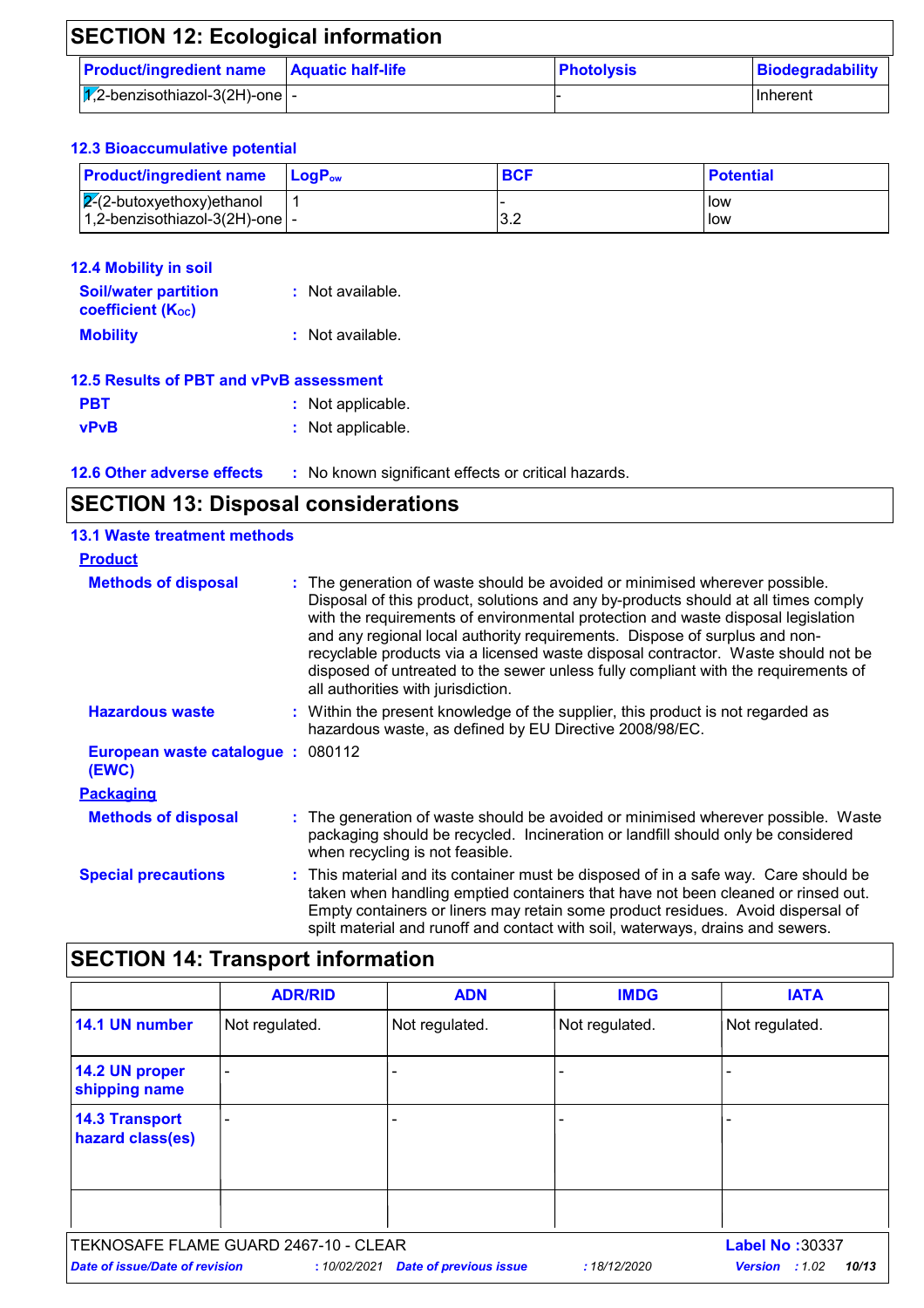|                                         | <b>SECTION 14: Transport information</b> |     |     |     |  |
|-----------------------------------------|------------------------------------------|-----|-----|-----|--|
| 14.4 Packing<br>group                   |                                          |     |     |     |  |
| 14.5<br><b>Environmental</b><br>hazards | No.                                      | No. | No. | No. |  |
| <b>Additional</b><br><b>information</b> | -                                        |     |     |     |  |

**14.6 Special precautions for : Transport within user's premises:** always transport in closed containers that are **user** upright and secure. Ensure that persons transporting the product know what to do in the event of an accident or spillage.

**14.7 Transport in bulk according to Annex II of** 

**:** Not relevant/applicable due to nature of the product.

# **Marpol and the IBC Code SECTION 15: Regulatory information**

**15.1 Safety, health and environmental regulations/legislation specific for the substance or mixture EU Regulation (EC) No. 1907/2006 (REACH)**

**Annex XIV - List of substances subject to authorisation**

**:**

### **Annex XIV**

None of the components are listed.

**Substances of very high concern**

None of the components are listed.

#### **Annex XVII - Restrictions on the manufacture, placing on the market and use of certain dangerous substances, mixtures and articles**

### **Other EU regulations**

**Europe inventory :** Not determined.

| <b>Product/ingredient name Carcinogenic</b> | <b>effects</b> | Mutagenic effects Developmental | <b>effects</b>                   | <b>Fertility effects</b> |
|---------------------------------------------|----------------|---------------------------------|----------------------------------|--------------------------|
| <b>Zinc borate</b>                          |                |                                 | Repr. 2, H361d<br>(Unborn child) |                          |

**Ozone depleting substances (1005/2009/EU)**

Not listed.

**Prior Informed Consent (PIC) (649/2012/EU)** Not listed.

### **Seveso Directive**

This product is not controlled under the Seveso Directive.

**International regulations**

**Chemical Weapon Convention List Schedules I, II & III Chemicals** Not listed.

**Montreal Protocol (Annexes A, B, C, E)**

Not listed.

### **Stockholm Convention on Persistent Organic Pollutants**

Not listed.

## **Rotterdam Convention on Prior Informed Consent (PIC)**

Not listed.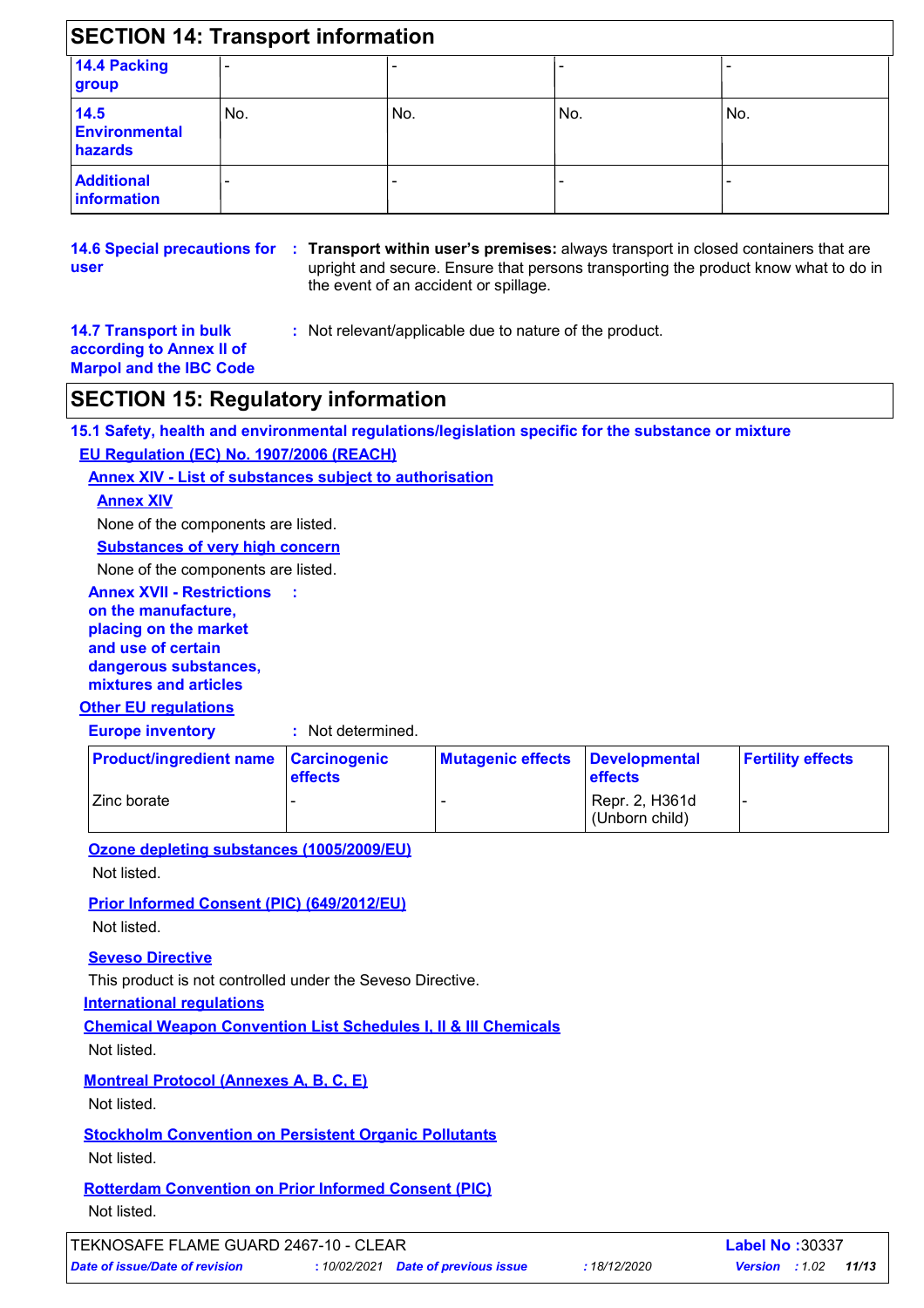# **SECTION 15: Regulatory information**

### **UNECE Aarhus Protocol on POPs and Heavy Metals**

Not listed.

| <b>15.2 Chemical safety</b> | : This product contains substances for which Chemical Safety Assessments are still |
|-----------------------------|------------------------------------------------------------------------------------|
| assessment                  | required.                                                                          |

## **SECTION 16: Other information**

|                                      | $\mathbb V$ Indicates information that has changed from previously issued version.                                                                                                                                                                                                                                                                                                                                                                 |
|--------------------------------------|----------------------------------------------------------------------------------------------------------------------------------------------------------------------------------------------------------------------------------------------------------------------------------------------------------------------------------------------------------------------------------------------------------------------------------------------------|
| <b>Abbreviations and</b><br>acronyms | $:$ ATE = Acute Toxicity Estimate<br>CLP = Classification, Labelling and Packaging Regulation [Regulation (EC) No.<br>1272/2008]<br>DMEL = Derived Minimal Effect Level<br>DNEL = Derived No Effect Level<br>EUH statement = CLP-specific Hazard statement<br>PBT = Persistent, Bioaccumulative and Toxic<br>PNEC = Predicted No Effect Concentration<br><b>RRN = REACH Registration Number</b><br>vPvB = Very Persistent and Very Bioaccumulative |
|                                      | Desardina iladda dae'iladha classifisation seasediga ta Daeilation (EO) Na 1979/9000 IOLD/OU01                                                                                                                                                                                                                                                                                                                                                     |

**Procedure used to derive the classification according to Regulation (EC) No. 1272/2008 [CLP/GHS]**

| <b>Classification</b> | <b>Justification</b> |
|-----------------------|----------------------|
| Skin Sens. 1, H317    | Calculation method   |

### **Full text of abbreviated H statements**

| H301                                          | Toxic if swallowed.                                   |
|-----------------------------------------------|-------------------------------------------------------|
| H302                                          | Harmful if swallowed.                                 |
| H310                                          | Fatal in contact with skin.                           |
| H311                                          | Toxic in contact with skin.                           |
| H314                                          | Causes severe skin burns and eye damage.              |
| H315                                          | Causes skin irritation.                               |
| H317                                          | May cause an allergic skin reaction.                  |
| H318                                          | Causes serious eye damage.                            |
| H319                                          | Causes serious eye irritation.                        |
| H330                                          | Fatal if inhaled.                                     |
| H361d                                         | Suspected of damaging the unborn child.               |
| H400                                          | Very toxic to aquatic life.                           |
| H410                                          | Very toxic to aquatic life with long lasting effects. |
| H411                                          | Toxic to aquatic life with long lasting effects.      |
| H412                                          | Harmful to aquatic life with long lasting effects.    |
| <b>Full text of classifications [CLP/GHS]</b> |                                                       |
| Acute Tox. 2, H310                            | <b>ACUTE TOXICITY (dermal) - Category 2</b>           |
| Acute Tox. 2, H330                            | <b>ACUTE TOXICITY (inhalation) - Category 2</b>       |
| Acute Tox. 3, H301                            | <b>ACUTE TOXICITY (oral) - Category 3</b>             |
| Acute Tox. 3, H311                            | <b>ACUTE TOXICITY (dermal) - Category 3</b>           |
| Acute Tox. 4, H302                            | <b>ACUTE TOXICITY (oral) - Category 4</b>             |
| Aquatic Acute 1, H400                         | SHORT-TERM (ACUTE) AQUATIC HAZARD - Category 1        |
| Aquatic Chronic 1, H410                       | LONG-TERM (CHRONIC) AQUATIC HAZARD - Category 1       |
| Aquatic Chronic 2, H411                       | LONG-TERM (CHRONIC) AQUATIC HAZARD - Category 2       |
| Aquatic Chronic 3, H412                       | LONG-TERM (CHRONIC) AQUATIC HAZARD - Category 3       |
| EUH071                                        | Corrosive to the respiratory tract.                   |
| Eye Dam. 1, H318                              | SERIOUS EYE DAMAGE/EYE IRRITATION - Category 1        |
| Eye Irrit. 2, H319                            | SERIOUS EYE DAMAGE/EYE IRRITATION - Category 2        |
| Repr. 2, H361d                                | REPRODUCTIVE TOXICITY (Unborn child) - Category 2     |
| Skin Corr. 1B, H314                           | SKIN CORROSION/IRRITATION - Category 1B               |
| Skin Corr. 1C, H314                           | SKIN CORROSION/IRRITATION - Category 1C               |
| Skin Irrit. 2, H315                           | SKIN CORROSION/IRRITATION - Category 2                |
| Skin Sens. 1, H317                            | SKIN SENSITISATION - Category 1                       |
| Skin Sens. 1A, H317                           | SKIN SENSITISATION - Category 1A                      |
| 101000004<br>.<br>$-1 - 1$                    |                                                       |

**Date of issue/ Date of revision**